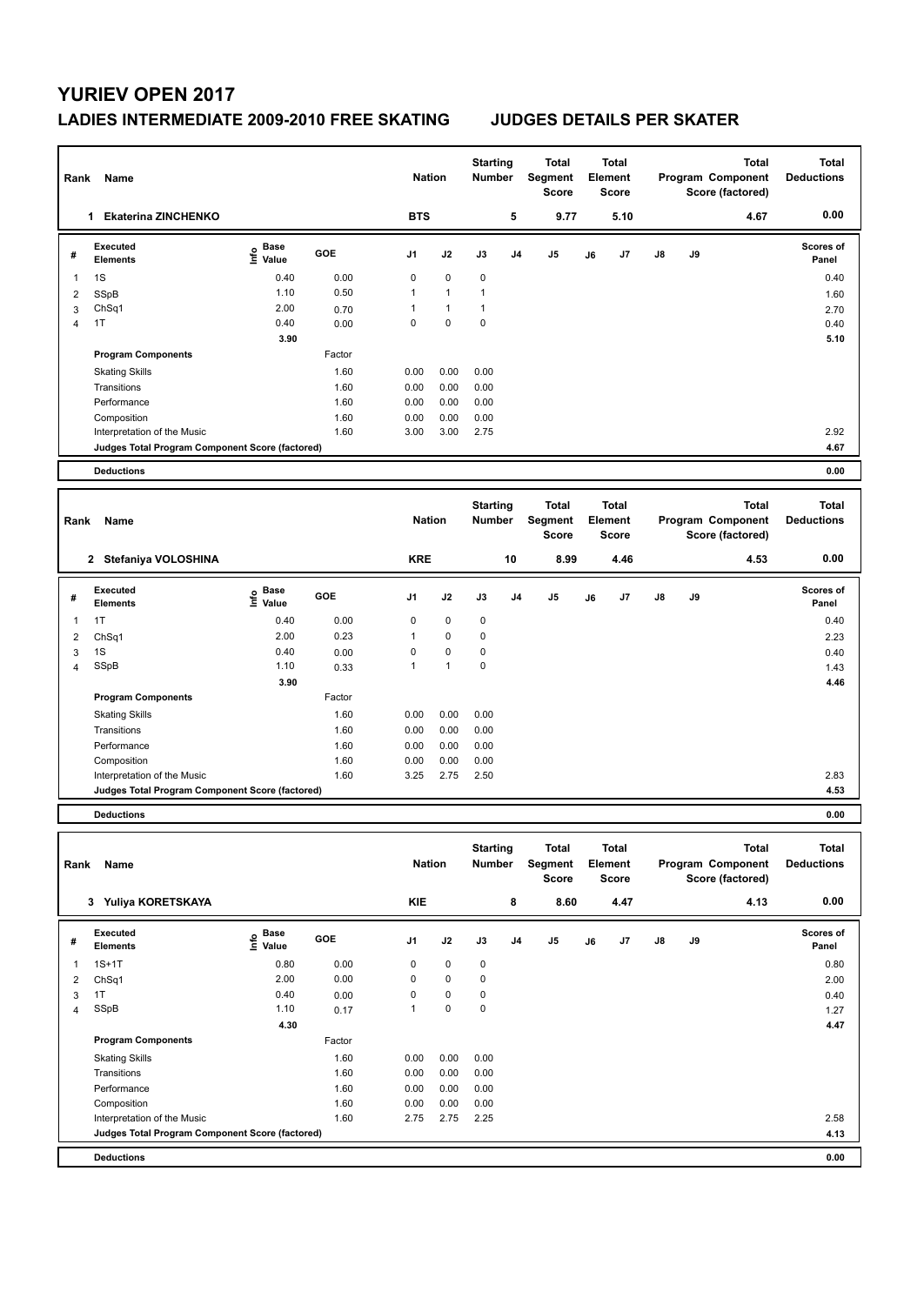## **LADIES INTERMEDIATE 2009-2010 FREE SKATING JUDGES DETAILS PER SKATER**

| Rank           | Name                                            |                                           |            | <b>Nation</b> |             | <b>Starting</b><br><b>Number</b> |                | <b>Total</b><br>Segment<br><b>Score</b> |    | <b>Total</b><br>Element<br><b>Score</b> |    |    | <b>Total</b><br>Program Component<br>Score (factored) | <b>Total</b><br><b>Deductions</b> |
|----------------|-------------------------------------------------|-------------------------------------------|------------|---------------|-------------|----------------------------------|----------------|-----------------------------------------|----|-----------------------------------------|----|----|-------------------------------------------------------|-----------------------------------|
|                | 4 Mariya NETICHUK                               |                                           |            | <b>BTS</b>    |             |                                  | $\overline{7}$ | 7.90                                    |    | 3.90                                    |    |    | 4.00                                                  | 0.00                              |
| #              | <b>Executed</b><br><b>Elements</b>              | $\frac{e}{E}$ Base<br>$\frac{E}{E}$ Value | <b>GOE</b> | J1            | J2          | J3                               | J <sub>4</sub> | J5                                      | J6 | J7                                      | J8 | J9 |                                                       | Scores of<br>Panel                |
| $\mathbf{1}$   | 1S                                              | 0.40                                      | 0.00       | $\mathbf 0$   | $\mathbf 0$ | 0                                |                |                                         |    |                                         |    |    |                                                       | 0.40                              |
| $\overline{2}$ | ChSq1                                           | 2.00                                      | 0.00       | $\mathbf 0$   | $\mathbf 0$ | $\mathbf 0$                      |                |                                         |    |                                         |    |    |                                                       | 2.00                              |
| $\overline{3}$ | SSpB                                            | 1.10                                      | 0.00       | $\mathbf 0$   | $\mathbf 0$ | $\mathbf 0$                      |                |                                         |    |                                         |    |    |                                                       | 1.10                              |
| $\overline{4}$ | 1T                                              | 0.40<br>3.90                              | 0.00       | $\Omega$      | $\mathbf 0$ | $\mathbf 0$                      |                |                                         |    |                                         |    |    |                                                       | 0.40<br>3.90                      |
|                | <b>Program Components</b>                       |                                           | Factor     |               |             |                                  |                |                                         |    |                                         |    |    |                                                       |                                   |
|                | <b>Skating Skills</b>                           |                                           | 1.60       | 0.00          | 0.00        | 0.00                             |                |                                         |    |                                         |    |    |                                                       |                                   |
|                | Transitions                                     |                                           | 1.60       | 0.00          | 0.00        | 0.00                             |                |                                         |    |                                         |    |    |                                                       |                                   |
|                | Performance                                     |                                           | 1.60       | 0.00          | 0.00        | 0.00                             |                |                                         |    |                                         |    |    |                                                       |                                   |
|                | Composition                                     |                                           | 1.60       | 0.00          | 0.00        | 0.00                             |                |                                         |    |                                         |    |    |                                                       |                                   |
|                | Interpretation of the Music                     |                                           | 1.60       | 2.75          | 2.50        | 2.25                             |                |                                         |    |                                         |    |    |                                                       | 2.50                              |
|                | Judges Total Program Component Score (factored) |                                           |            |               |             |                                  |                |                                         |    |                                         |    |    |                                                       | 4.00                              |
|                | <b>Deductions</b>                               |                                           |            |               |             |                                  |                |                                         |    |                                         |    |    |                                                       | 0.00                              |
|                |                                                 |                                           |            |               |             |                                  |                |                                         |    |                                         |    |    |                                                       |                                   |
| Rank           | <b>Name</b>                                     |                                           |            | <b>Nation</b> |             | <b>Starting</b><br><b>Number</b> |                | <b>Total</b><br>Segment<br>Score        |    | <b>Total</b><br>Element<br>Score        |    |    | <b>Total</b><br>Program Component<br>Score (factored) | <b>Total</b><br><b>Deductions</b> |
|                | 5 Polina DANYLIV                                |                                           |            | <b>KHR</b>    |             |                                  | 6              | 7.80                                    |    | 4.20                                    |    |    | 3.60                                                  | 0.00                              |
| #              | Executed<br><b>Elements</b>                     | $\frac{6}{5}$ Base                        | GOE        | J1            | J2          | J3                               | J <sub>4</sub> | J <sub>5</sub>                          | J6 | J7                                      | J8 | J9 |                                                       | Scores of<br>Panel                |
| 1              | 1S                                              | 0.40                                      | 0.00       | $\mathbf 0$   | $\mathbf 0$ | $\mathbf 0$                      |                |                                         |    |                                         |    |    |                                                       | 0.40                              |
| $\overline{2}$ | ChSq1                                           | 2.00                                      | 0.00       | $\mathbf 0$   | $\mathbf 0$ | $\mathbf 0$                      |                |                                         |    |                                         |    |    |                                                       | 2.00                              |
| 3              | $1S+1T$                                         | 0.80                                      | 0.00       | $\mathbf 0$   | $\mathbf 0$ | $\mathbf 0$                      |                |                                         |    |                                         |    |    |                                                       | 0.80                              |
| $\overline{4}$ | <b>USpB</b>                                     | 1.00                                      | 0.00       | $\mathbf 0$   | $\mathbf 0$ | $\mathbf 0$                      |                |                                         |    |                                         |    |    |                                                       | 1.00                              |
|                |                                                 | 4.20                                      |            |               |             |                                  |                |                                         |    |                                         |    |    |                                                       | 4.20                              |
|                | <b>Program Components</b>                       |                                           | Factor     |               |             |                                  |                |                                         |    |                                         |    |    |                                                       |                                   |
|                | <b>Skating Skills</b>                           |                                           | 1.60       | 0.00          | 0.00        | 0.00                             |                |                                         |    |                                         |    |    |                                                       |                                   |
|                | Transitions                                     |                                           | 1.60       | 0.00          | 0.00        | 0.00                             |                |                                         |    |                                         |    |    |                                                       |                                   |
|                | Performance                                     |                                           | 1.60       | 0.00          | 0.00        | 0.00                             |                |                                         |    |                                         |    |    |                                                       |                                   |
|                | Composition                                     |                                           | 1.60       | 0.00          | 0.00        | 0.00                             |                |                                         |    |                                         |    |    |                                                       |                                   |
|                | Interpretation of the Music                     |                                           | 1.60       | 2.50          | 2.25        | 2.00                             |                |                                         |    |                                         |    |    |                                                       | 2.25<br>3.60                      |
|                | Judges Total Program Component Score (factored) |                                           |            |               |             |                                  |                |                                         |    |                                         |    |    |                                                       |                                   |
|                | <b>Deductions</b>                               |                                           |            |               |             |                                  |                |                                         |    |                                         |    |    |                                                       | 0.00                              |
| Rank           | Name                                            |                                           |            | <b>Nation</b> |             | <b>Starting</b><br>Number        |                | <b>Total</b><br>Segment<br><b>Score</b> |    | <b>Total</b><br>Element<br><b>Score</b> |    |    | <b>Total</b><br>Program Component<br>Score (factored) | <b>Total</b><br><b>Deductions</b> |
| 6 Anna BOYKO   |                                                 |                                           |            | <b>KIE</b>    |             |                                  | 3              | 7.27                                    |    | 3.80                                    |    |    | 3.47                                                  | 0.00                              |

| # | Executed<br><b>Elements</b>                     | Base<br>۴ô<br>Value | GOE     | J <sub>1</sub> | J2          | J3   | J <sub>4</sub> | J5 | J6 | J7 | J8 | J9 | Scores of<br>Panel |
|---|-------------------------------------------------|---------------------|---------|----------------|-------------|------|----------------|----|----|----|----|----|--------------------|
|   | 1T                                              | 0.40                | 0.00    | $\mathbf 0$    | $\mathbf 0$ | 0    |                |    |    |    |    |    | 0.40               |
| 2 | ChSq1                                           | 2.00                | 0.00    | 0              | 0           | 0    |                |    |    |    |    |    | 2.00               |
| 3 | $1S+1T$                                         | 0.80                | 0.00    | 0              | 0           | 0    |                |    |    |    |    |    | 0.80               |
| 4 | SSpB                                            | 1.10                | $-0.50$ | $-1$           | $-2$        | $-2$ |                |    |    |    |    |    | 0.60               |
|   |                                                 | 4.30                |         |                |             |      |                |    |    |    |    |    | 3.80               |
|   | <b>Program Components</b>                       |                     | Factor  |                |             |      |                |    |    |    |    |    |                    |
|   | <b>Skating Skills</b>                           |                     | 1.60    | 0.00           | 0.00        | 0.00 |                |    |    |    |    |    |                    |
|   | Transitions                                     |                     | 1.60    | 0.00           | 0.00        | 0.00 |                |    |    |    |    |    |                    |
|   | Performance                                     |                     | 1.60    | 0.00           | 0.00        | 0.00 |                |    |    |    |    |    |                    |
|   | Composition                                     |                     | 1.60    | 0.00           | 0.00        | 0.00 |                |    |    |    |    |    |                    |
|   | Interpretation of the Music                     |                     | 1.60    | 2.25           | 2.25        | 2.00 |                |    |    |    |    |    | 2.17               |
|   | Judges Total Program Component Score (factored) |                     |         |                |             |      |                |    |    |    |    |    | 3.47               |
|   | <b>Deductions</b>                               |                     |         |                |             |      |                |    |    |    |    |    | 0.00               |
|   |                                                 |                     |         |                |             |      |                |    |    |    |    |    |                    |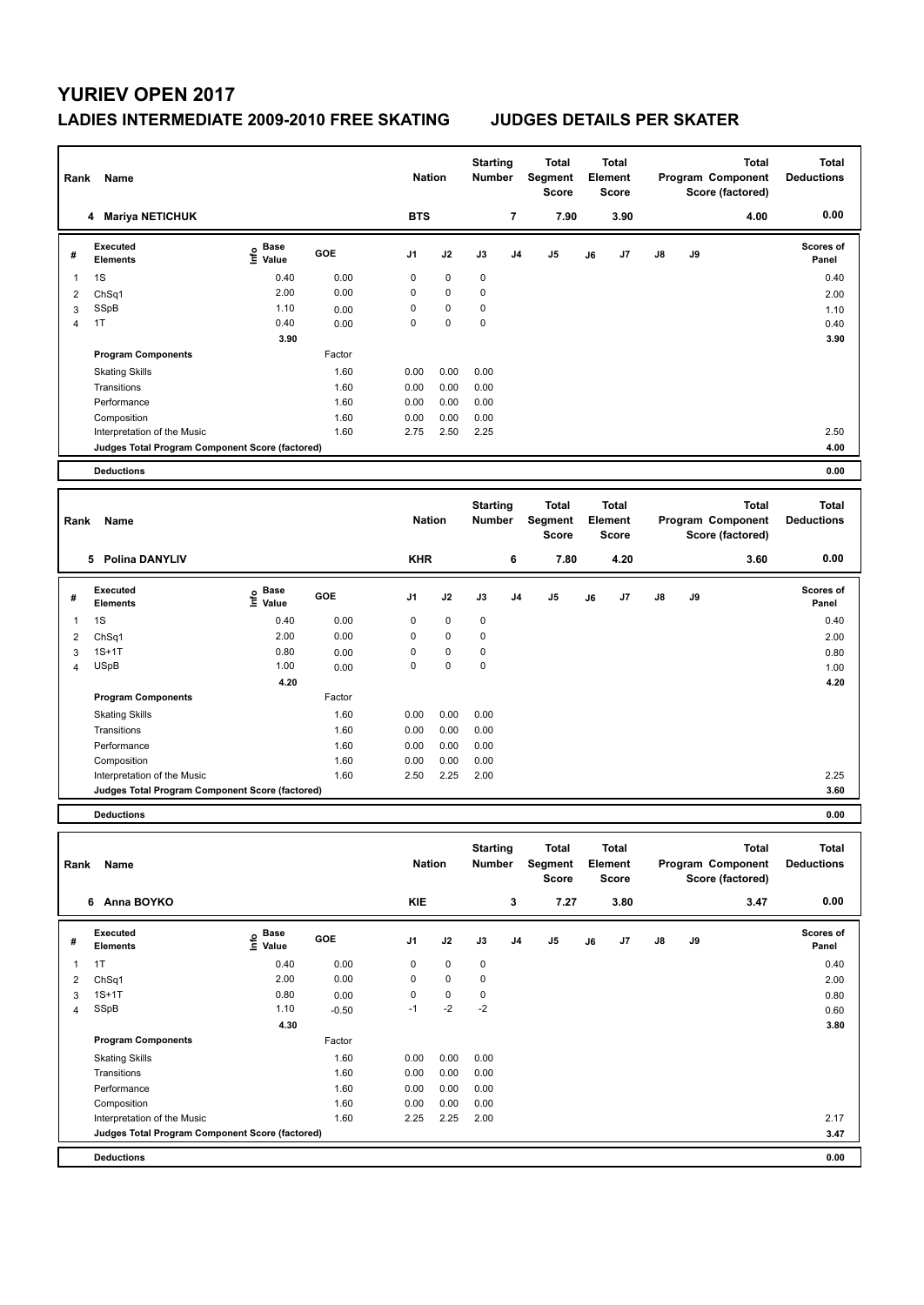## **LADIES INTERMEDIATE 2009-2010 FREE SKATING JUDGES DETAILS PER SKATER**

| Name<br>Rank   |                                                                      |                                                                               |              |                      | <b>Nation</b> |                                  | <b>Starting</b><br>Number | <b>Total</b><br>Segment<br><b>Score</b> |      | Total<br>Element<br>Score |                                  |    |    | <b>Total</b><br>Program Component<br>Score (factored) | <b>Total</b><br><b>Deductions</b> |
|----------------|----------------------------------------------------------------------|-------------------------------------------------------------------------------|--------------|----------------------|---------------|----------------------------------|---------------------------|-----------------------------------------|------|---------------------------|----------------------------------|----|----|-------------------------------------------------------|-----------------------------------|
|                | 7 Dar'ya NETICHUK                                                    |                                                                               |              | <b>BTS</b>           |               |                                  | 1                         |                                         | 6.87 |                           | 3.40                             |    |    | 3.47                                                  | 0.00                              |
| #              | <b>Executed</b><br>Elements                                          | e Base<br>E Value                                                             | GOE          | J1                   | J2            | J3                               | J4                        | J5                                      |      | J6                        | J7                               | J8 | J9 |                                                       | Scores of<br>Panel                |
| 1              | 1S                                                                   | 0.40                                                                          | 0.00         | 0                    | $\mathbf 0$   | $\pmb{0}$                        |                           |                                         |      |                           |                                  |    |    |                                                       | 0.40                              |
| $\overline{2}$ | ChSq1                                                                | 2.00                                                                          | 0.00         | 0                    | $\pmb{0}$     | $\pmb{0}$                        |                           |                                         |      |                           |                                  |    |    |                                                       | 2.00                              |
| 3              | SSpB                                                                 | 1.10                                                                          | $-0.50$      | $-1$                 | $-2$          | $-2$                             |                           |                                         |      |                           |                                  |    |    |                                                       | 0.60                              |
| 4              | 1T                                                                   | 0.40                                                                          | 0.00         | $\mathbf 0$          | 0             | $\mathbf 0$                      |                           |                                         |      |                           |                                  |    |    |                                                       | 0.40                              |
|                |                                                                      | 3.90                                                                          |              |                      |               |                                  |                           |                                         |      |                           |                                  |    |    |                                                       | 3.40                              |
|                | <b>Program Components</b>                                            |                                                                               | Factor       |                      |               |                                  |                           |                                         |      |                           |                                  |    |    |                                                       |                                   |
|                |                                                                      |                                                                               | 1.60         | 0.00                 | 0.00          | 0.00                             |                           |                                         |      |                           |                                  |    |    |                                                       |                                   |
|                | <b>Skating Skills</b>                                                |                                                                               |              |                      |               |                                  |                           |                                         |      |                           |                                  |    |    |                                                       |                                   |
|                | Transitions                                                          |                                                                               | 1.60         | 0.00                 | 0.00          | 0.00                             |                           |                                         |      |                           |                                  |    |    |                                                       |                                   |
|                | Performance                                                          |                                                                               | 1.60<br>1.60 | 0.00<br>0.00         | 0.00<br>0.00  | 0.00                             |                           |                                         |      |                           |                                  |    |    |                                                       |                                   |
|                | Composition                                                          |                                                                               | 1.60         | 2.25                 | 2.25          | 0.00<br>2.00                     |                           |                                         |      |                           |                                  |    |    |                                                       | 2.17                              |
|                | Interpretation of the Music                                          |                                                                               |              |                      |               |                                  |                           |                                         |      |                           |                                  |    |    |                                                       | 3.47                              |
|                | Judges Total Program Component Score (factored)<br><b>Deductions</b> |                                                                               |              |                      |               |                                  |                           |                                         |      |                           |                                  |    |    |                                                       | 0.00                              |
|                |                                                                      |                                                                               |              |                      |               |                                  |                           |                                         |      |                           |                                  |    |    |                                                       |                                   |
| Rank           | Name                                                                 |                                                                               |              | <b>Nation</b>        |               | <b>Starting</b><br><b>Number</b> |                           | <b>Total</b><br>Segment<br><b>Score</b> |      |                           | Total<br>Element<br>Score        |    |    | <b>Total</b><br>Program Component<br>Score (factored) | <b>Total</b><br><b>Deductions</b> |
|                | Karina CHEREDNICHENKO<br>8                                           |                                                                               |              | <b>KVR</b>           |               |                                  | 2                         |                                         | 6.53 |                           | 3.03                             |    |    | 4.00                                                  | 0.50                              |
| #              | <b>Executed</b><br><b>Elements</b>                                   | Base<br>e Base<br>⊆ Value                                                     | GOE          | J1                   | J2            | J3                               | J4                        | J5                                      |      | J6                        | J7                               | J8 | J9 |                                                       | <b>Scores of</b><br>Panel         |
|                |                                                                      |                                                                               |              |                      |               |                                  |                           |                                         |      |                           |                                  |    |    |                                                       |                                   |
| 1              | 1S                                                                   | 0.40                                                                          | 0.00         | 0                    | $\mathbf 0$   | 0                                |                           |                                         |      |                           |                                  |    |    |                                                       | 0.40                              |
| 2              | SSp                                                                  | 0.00                                                                          | 0.00         | $\ddot{\phantom{1}}$ | $\sim$        | $\overline{a}$                   |                           |                                         |      |                           |                                  |    |    |                                                       | 0.00                              |
| 3              | ChSq1                                                                | 2.00                                                                          | 0.23         | 0                    | $\mathbf{1}$  | 0                                |                           |                                         |      |                           |                                  |    |    |                                                       | 2.23                              |
| 4              | 1T                                                                   | 0.40                                                                          | 0.00         | $\Omega$             | 0             | $\pmb{0}$                        |                           |                                         |      |                           |                                  |    |    |                                                       | 0.40                              |
|                |                                                                      | 2.80                                                                          |              |                      |               |                                  |                           |                                         |      |                           |                                  |    |    |                                                       | 3.03                              |
|                | <b>Program Components</b>                                            |                                                                               | Factor       |                      |               |                                  |                           |                                         |      |                           |                                  |    |    |                                                       |                                   |
|                | <b>Skating Skills</b>                                                |                                                                               | 1.60         | 0.00                 | 0.00          | 0.00                             |                           |                                         |      |                           |                                  |    |    |                                                       |                                   |
|                | Transitions                                                          |                                                                               | 1.60         | 0.00                 | 0.00          | 0.00                             |                           |                                         |      |                           |                                  |    |    |                                                       |                                   |
|                | Performance                                                          |                                                                               | 1.60         | 0.00                 | 0.00          | 0.00                             |                           |                                         |      |                           |                                  |    |    |                                                       |                                   |
|                | Composition                                                          |                                                                               | 1.60         | 0.00                 | 0.00          | 0.00                             |                           |                                         |      |                           |                                  |    |    |                                                       |                                   |
|                | Interpretation of the Music                                          |                                                                               | 1.60         | 2.50                 | 2.75          | 2.25                             |                           |                                         |      |                           |                                  |    |    |                                                       | 2.50                              |
|                | Judges Total Program Component Score (factored)                      |                                                                               |              |                      |               |                                  |                           |                                         |      |                           |                                  |    |    |                                                       | 4.00                              |
|                | <b>Deductions</b>                                                    | Falls:                                                                        | $-0.50$      |                      |               |                                  |                           |                                         |      |                           |                                  |    |    |                                                       | $-0.50$                           |
|                | Rank Name                                                            |                                                                               |              | <b>Nation</b>        |               | <b>Starting</b><br><b>Number</b> |                           | <b>Total</b><br>Segment<br>Score        |      |                           | <b>Total</b><br>Element<br>Score |    |    | <b>Total</b><br>Program Component<br>Score (factored) | <b>Total</b><br><b>Deductions</b> |
|                | 9 Valeriya TARANENKO                                                 |                                                                               |              | KIE                  |               |                                  | 9                         |                                         | 6.49 |                           | 3.56                             |    |    | 2.93                                                  | 0.00                              |
| #              | <b>Executed</b>                                                      | $\overset{\circ}{\text{\sf E}}$ Base<br>$\overset{\circ}{\text{\sf E}}$ Value | GOE          | J1                   | J2            | J3                               | J4                        | J5                                      |      | J6                        | J7                               | J8 | J9 |                                                       | Scores of                         |
|                | <b>Elements</b>                                                      |                                                                               |              |                      |               |                                  |                           |                                         |      |                           |                                  |    |    |                                                       | Panel                             |
| 1              | 1T                                                                   | 0.40                                                                          | $-0.07$      | $-1$                 | $-1$          | 0                                |                           |                                         |      |                           |                                  |    |    |                                                       | 0.33                              |
| 2              | ChSq1                                                                | 2.00                                                                          | 0.00         | 0                    | $\mathbf 0$   | $\pmb{0}$                        |                           |                                         |      |                           |                                  |    |    |                                                       | 2.00                              |
| 3              | $1S+1T$                                                              | 0.80                                                                          | $-0.07$      | 0                    | $-1$          | $-1$                             |                           |                                         |      |                           |                                  |    |    |                                                       | 0.73                              |
| $\overline{4}$ | USpB                                                                 | 1.00                                                                          | $-0.50$      | $-1$                 | $-2$          | $-2$                             |                           |                                         |      |                           |                                  |    |    |                                                       | 0.50                              |
|                | <b>Program Components</b>                                            | 4.20                                                                          | Factor       |                      |               |                                  |                           |                                         |      |                           |                                  |    |    |                                                       | 3.56                              |
|                | <b>Skating Skills</b>                                                |                                                                               | 1.60         | 0.00                 | 0.00          | 0.00                             |                           |                                         |      |                           |                                  |    |    |                                                       |                                   |
|                | Transitions                                                          |                                                                               | 1.60         | 0.00                 | 0.00          | 0.00                             |                           |                                         |      |                           |                                  |    |    |                                                       |                                   |
|                | Performance                                                          |                                                                               | 1.60         | 0.00                 | 0.00          | 0.00                             |                           |                                         |      |                           |                                  |    |    |                                                       |                                   |
|                | Composition                                                          |                                                                               | 1.60         | 0.00                 | 0.00          | 0.00                             |                           |                                         |      |                           |                                  |    |    |                                                       |                                   |
|                | Interpretation of the Music                                          |                                                                               | 1.60         | 2.00                 | 2.00          | 1.50                             |                           |                                         |      |                           |                                  |    |    |                                                       | 1.83                              |
|                | Judges Total Program Component Score (factored)                      |                                                                               |              |                      |               |                                  |                           |                                         |      |                           |                                  |    |    |                                                       | 2.93                              |
|                |                                                                      |                                                                               |              |                      |               |                                  |                           |                                         |      |                           |                                  |    |    |                                                       |                                   |
|                | <b>Deductions</b>                                                    |                                                                               |              |                      |               |                                  |                           |                                         |      |                           |                                  |    |    |                                                       | 0.00                              |

**Deductions 0.00**